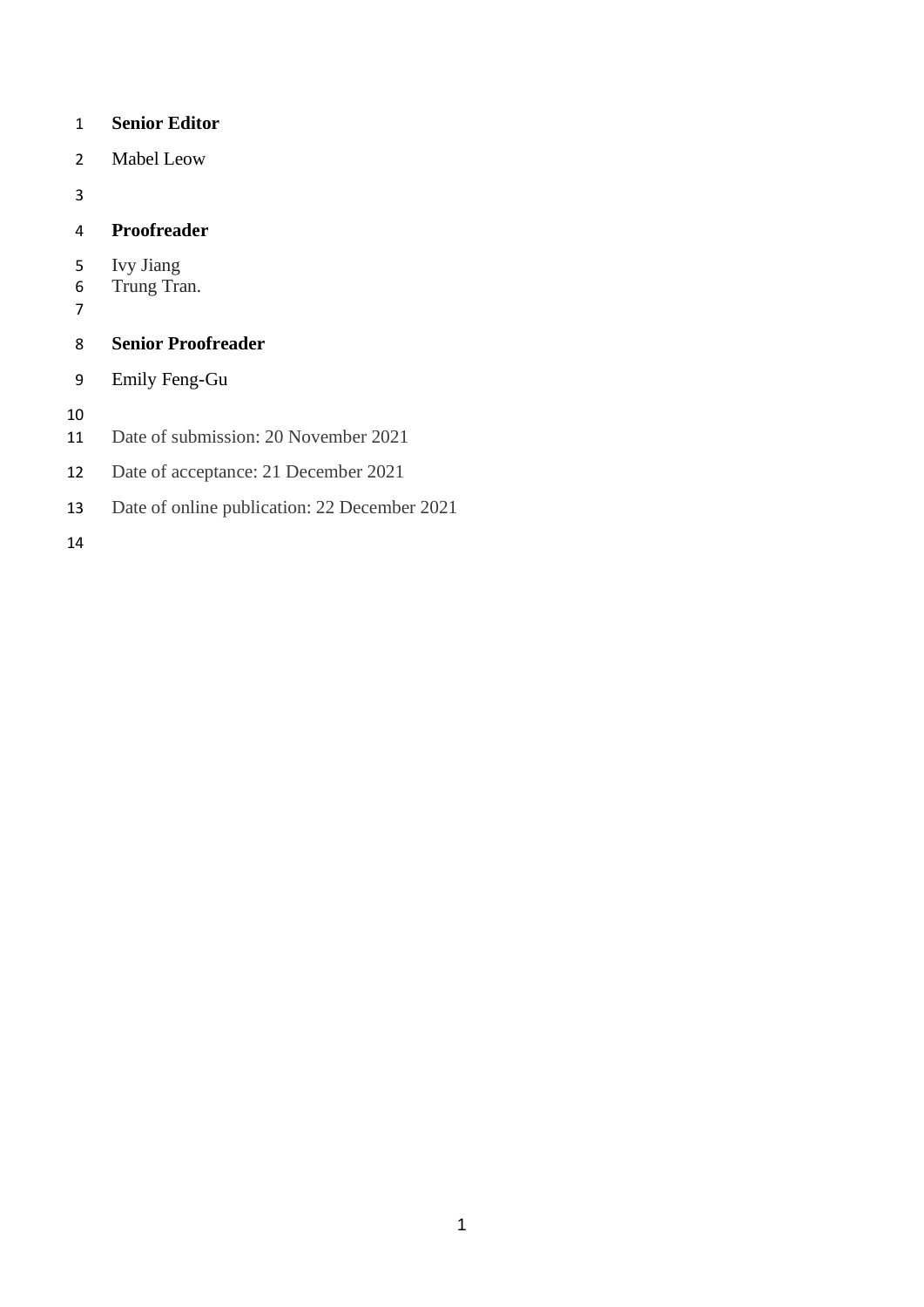- Feature Article (essay)
- **A bioethical case against using human challenge trials for COVID-19**
- Dr Alannah Paparo
- Doctor of Medicine (MD)
- 4th year
- University of Western Australia (UWA)
- Student
- *Alannah Paparo is a final-year medical student graduating from the University of Western Australia in 2021. She has degrees in physiology and law, and her research interests are in bioethics and medical education. Alannah was born and raised in Western Australia, and looks forward to completing her internship in 2022 at Sir*
- *Charles Gairdner Hospital in Perth.*
- **Corresponding author**
- Dr Alannah Paparo
- Postal address: Unit 215 / 2 Wembley Court, Subiaco WA 6008
- Email: [alannahpaparo@gmail.com](mailto:alannahpaparo@gmail.com)
- Mob: +61410234445
- **Source of submission**: Written for AMSJ.
- **Summary of Article:** For now, human challenge trials are inferior to phase III trials in COVID-19 vaccine development.
- **Keywords:** bioethics, COVID-19, clinical trials, medical ethics, public health
- **Number of tables: 0**
- **Number of figutes: 0**
- **Word count:** 1564 words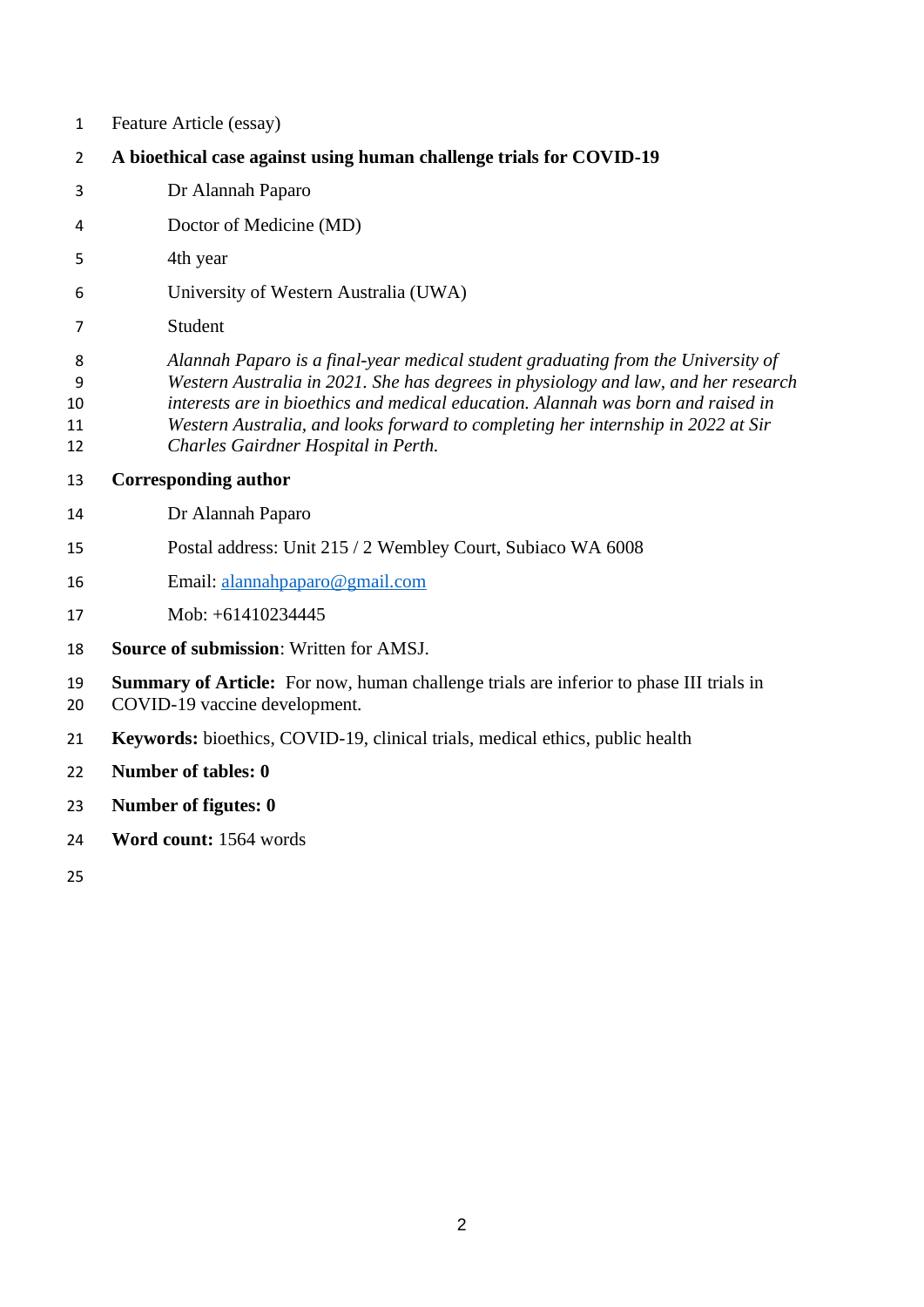## **Abstract**

- COVID-19 is a global health emergency for which vaccines are a key solution. A human
- challenge trial (HCT) is a way of studying vaccine efficacy where healthy volunteers are
- deliberately infected, in contrast to traditional phase III trials. Nearly 40 000 people
- worldwide have expressed willingness to participate in COVID-19 HCTs in hopes of
- accelerating vaccine development. This essay argues that HCTs may not only fail to deliver
- on this aim, but violate the bioethical principles of autonomy, beneficence, non-maleficence,
- 8 and justice. For now, in the case of COVID-19, HCTs are inferior to tried-and-true phase III
- trials, which have already generated several vaccines at unprecedented speed.

### **Learning Points**

- 1. COVID-19 is a global health emergency for which vaccines are a key solution.
- 12 2. The risks of human challenge trials for COVID-19 outweigh their benefits in terms of the bioethical principles of autonomy, beneficence, non-maleficence, and justice.
- 3. Since traditional phase III trials have generated COVID-19 vaccines at unprecedented speed, there is currently negligible role for human challenge trials for COVID-19.
-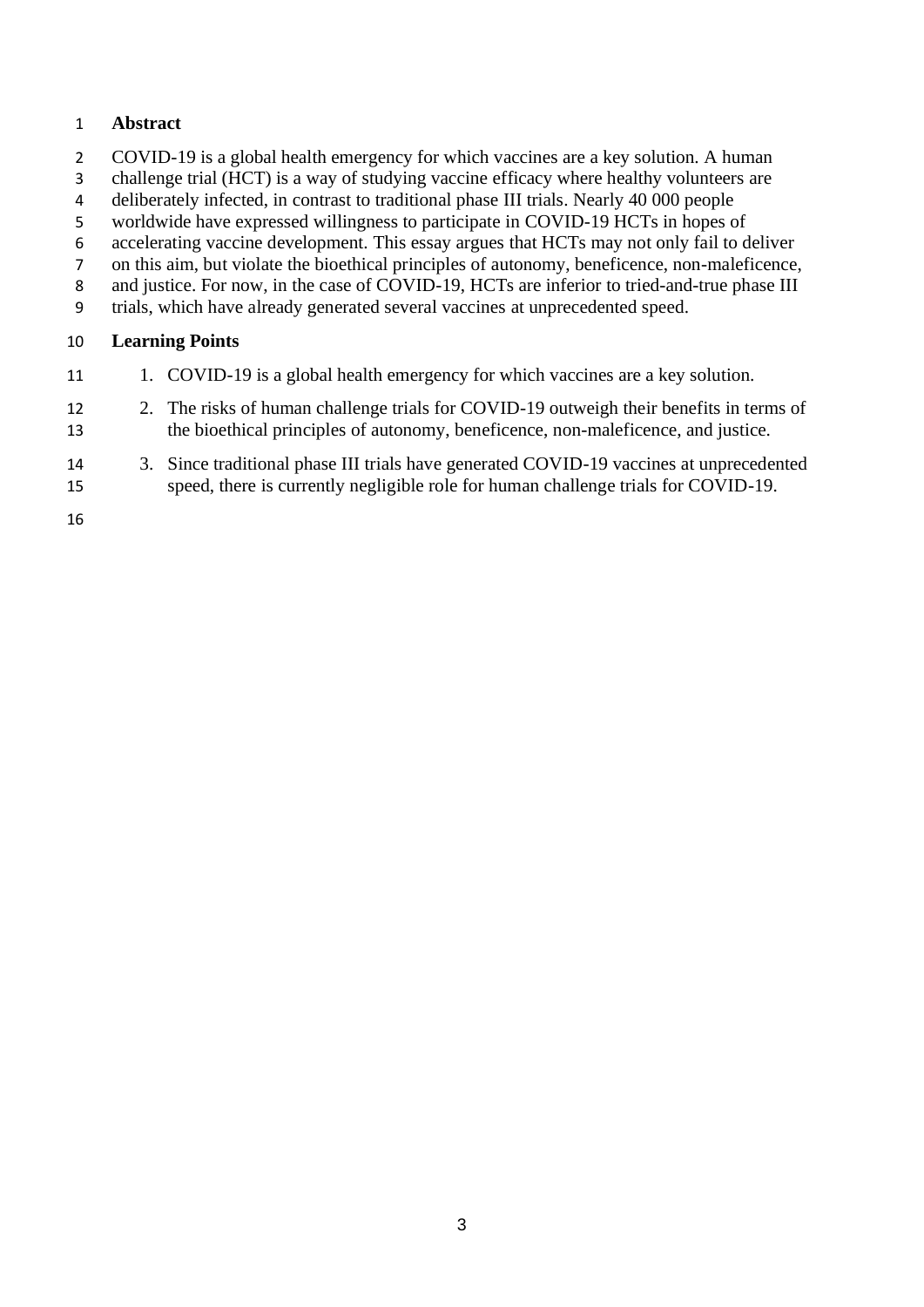#### **Introduction**

A human challenge trial (HCT) is a method of studying vaccine efficacy where healthy

- volunteers receive a vaccine or placebo before being deliberately exposed to an infectious
- agent [1]. Participants are quarantined in a clinical trials unit while researchers monitor their
- immune response and symptoms. In contrast, traditional phase III trials involve several
- thousand participants receiving a vaccine and being observed long-term to determine its
- efficacy [2]. HCTs began in the 1960s at the United Kingdom Common Cold Unit to
- investigate and cure low-virulence coronaviruses, and have contributed most of today's knowledge about these coronaviruses [3,4]. During the COVID-19 pandemic, nearly 40 000
- people from 166 countries have volunteered to participate in HCTs through the organisation
- 1Day Sooner to help fast-track vaccine development [5]. In fact, a HCT called UK COVID
- Challenge led by hVIVO is now underway in the United Kingdom [6]. In theory, HCTs can
- accelerate vaccine development to save millions of lives. However, SARS-CoV-2 is a highly
- virulent coronavirus, unlike those studied previously, with the potential to cause severe
- disease and death with no current rescue therapy. Furthermore, phase III trials with well-
- established, less ethically contentious designs have already produced vaccines at
- unprecedented speed. This essay argues that HCTs for COVID-19 are not only redundant, but
- would challenge the bioethical principles of autonomy, beneficence, non-maleficence, and
- justice central to medical practice and research [7]. Therefore, despite ongoing public
- interest, HCTs are currently not scientifically or ethically justified for COVID-19 vaccine
- development.
- Medical ethics deals with moral dilemmas arising due to conflicts between clinicians' duties
- towards their patients and their outcomes. Two main frameworks underlying medical ethics
- are utilitarianism and deontology. Utilitarianism is a branch of consequentialism which
- argues that an act is morally "good" if it leads to good consequences for the greatest number
- of people, or that "the end justifies the means" [9]. Conversely, deontology argues that people
- are not means but ends in themselves [10], so clinicians have a duty to respect patients'
- intrinsic rights. These duties and rights were elaborated by Beauchamp and Childress in 1979
- as bioethical principles of autonomy, beneficence, non-maleficence, and justice [7].
- Beneficence is a duty to promote wellbeing, non-maleficence is a duty to avoid causing harm,
- autonomy is a person's right to determine their own course, and justice refers to "fair,
- equitable, and appropriate treatment" according to patients' needs [7]. This essay will discuss
- how HCTs may breach these principles, and why the extensive planning required to make
- them ethically acceptable makes them less desirable than established phase III trials.
-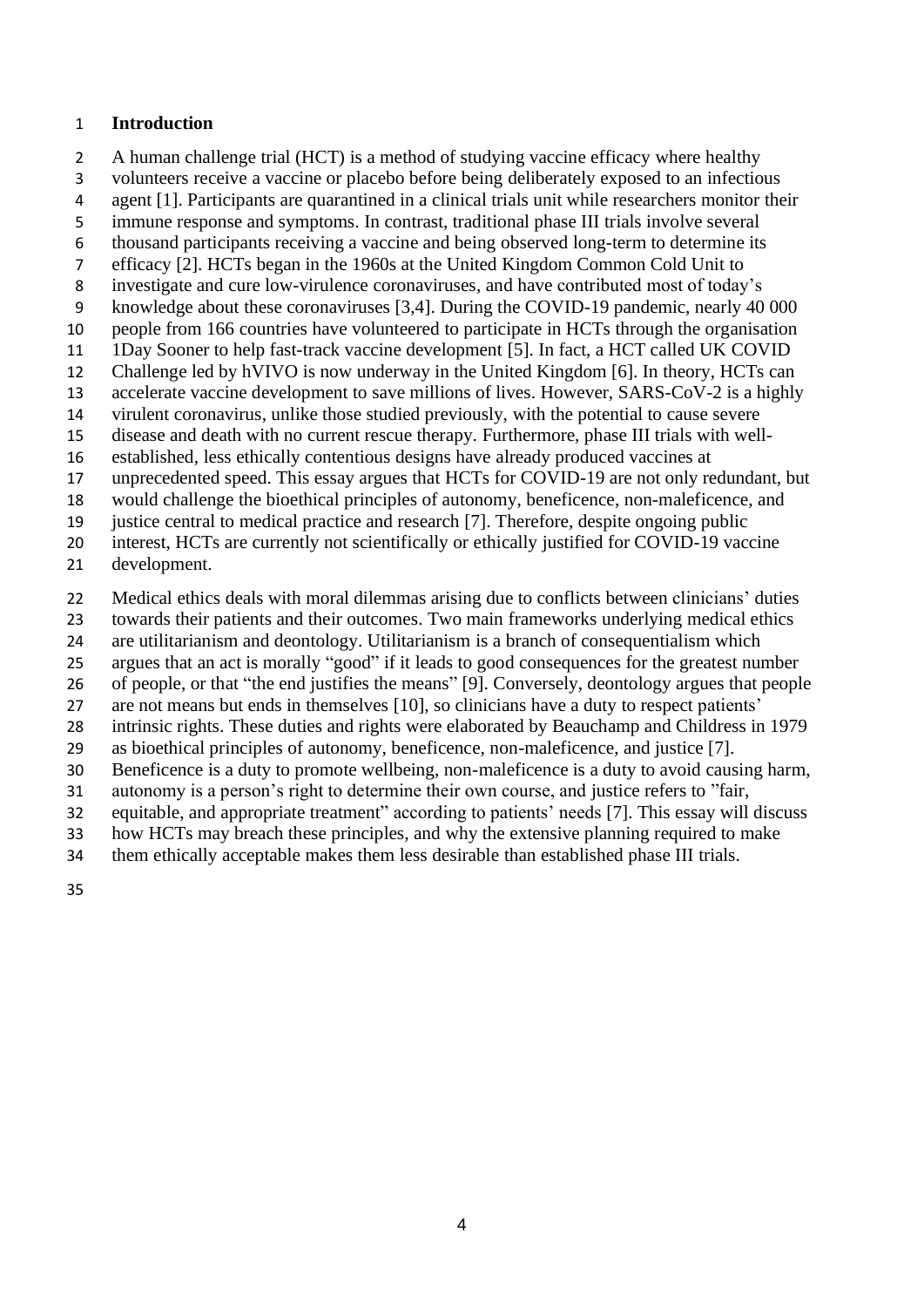#### **Discussion**

A study respects participants' autonomy, their right to determine their own course, if they can

give valid consent, where they are informed of the study's purpose, procedures, and potential

benefits versus harms, given sufficient opportunity to ask questions, and have their

understanding tested and documented [11]. However, it is challenging to fully inform

participants when there are many unknowns surrounding COVID-19 and its long-term

effects, particularly as new strains emerge [1]. Severe population risks posed by a pandemic

may limit participants' ability to give uncoerced consent, and emergency circumstances risk

deprioritising ethics as researchers rush or abbreviate consent procedures [12-14]. Offering

monetary compensation, even in line with unskilled labour with comparable risk, becomes

 potentially exploitative if people participate out of a need for the money. This is especially true if HCTs are conducted in countries with higher background transmission rates which

tend to be poorer. Whilst advocates argue deliberate infection is more ethically acceptable in

countries with already high natural transmission [1], participants from these countries are

more likely to accept lower sums than in wealthier countries [15]. Whilst HCTs have the

potential to generate important knowledge, this cannot take priority over the autonomy of

participants and communities.

The main way HCTs achieve their proposed benefit of advancing vaccine development faster

than phase III trials is in settings of low transmission, where natural infection rates are too

low for larger trials to progress [11]. However, with the widespread transmission of COVID-

19, phase III trials have successfully generated several vaccines at record speed, which has

rendered HCTs redundant in the COVID-19 vaccine development effort. It is unclear whether

organisations such as the United States Food and Drug Administration would even consider

 HCT data in licensing decisions, with policies mandating late phase clinical trials involving thousands of participants including those who are elderly and have comorbidities [16].

Researchers also need up to two years to agree on an HCT model, develop and manufacture a

challenge strain, gain approval for human use, and conduct dose-escalation studies to

determine the target dose to elicit the minimum level of illness required to determine primary

outcomes. This process may be too slow for a global health emergency [16]. To be ethically

acceptable, low risk challenge strains must be used in healthy young adults to have the lowest

possible risk of severe complications [8], but this could produce results less applicable to

higher risk groups infected with higher risk strains [1]. There are no guaranteed direct

benefits to participants apart from a vaccine possibly being effective. So far, vaccines have

mainly been effective in preventing severe symptoms rather than transmission [17], although

volunteers may overestimate benefits due to the "preventative misconception" that infection

will confer some immunity regardless [18]. HCTs ultimately offer marginal benefits

compared to phase III trials but pose substantial risks.

HCTs pose several unique harms compared to traditional trials. In their defence, HCTs

incorporate harm-minimising measures such as only infecting 10-50 participants compared to

several thousand in phase III trials, and only recruiting healthy young adults more likely to

develop self-limiting disease but who would be monitored, isolated, treated, and compensated

[18]. Despite this, participants would still incur several risks without direct benefit such as

invasive procedures, frequent bodily fluid sampling, and extended quarantine. Furthermore,

 participants may still develop severe disease (particularly with emerging strains [18]) or long-term consequences such as stroke [19], respiratory deficits [1], and "long COVID" [20].

There have not yet been any human deaths in HCTs, thanks to the availability of rescue

therapies, so COVID-related deaths in HCTs without reliable rescue therapies could erode

public trust in vaccine research. Although HCTs have previously been conducted on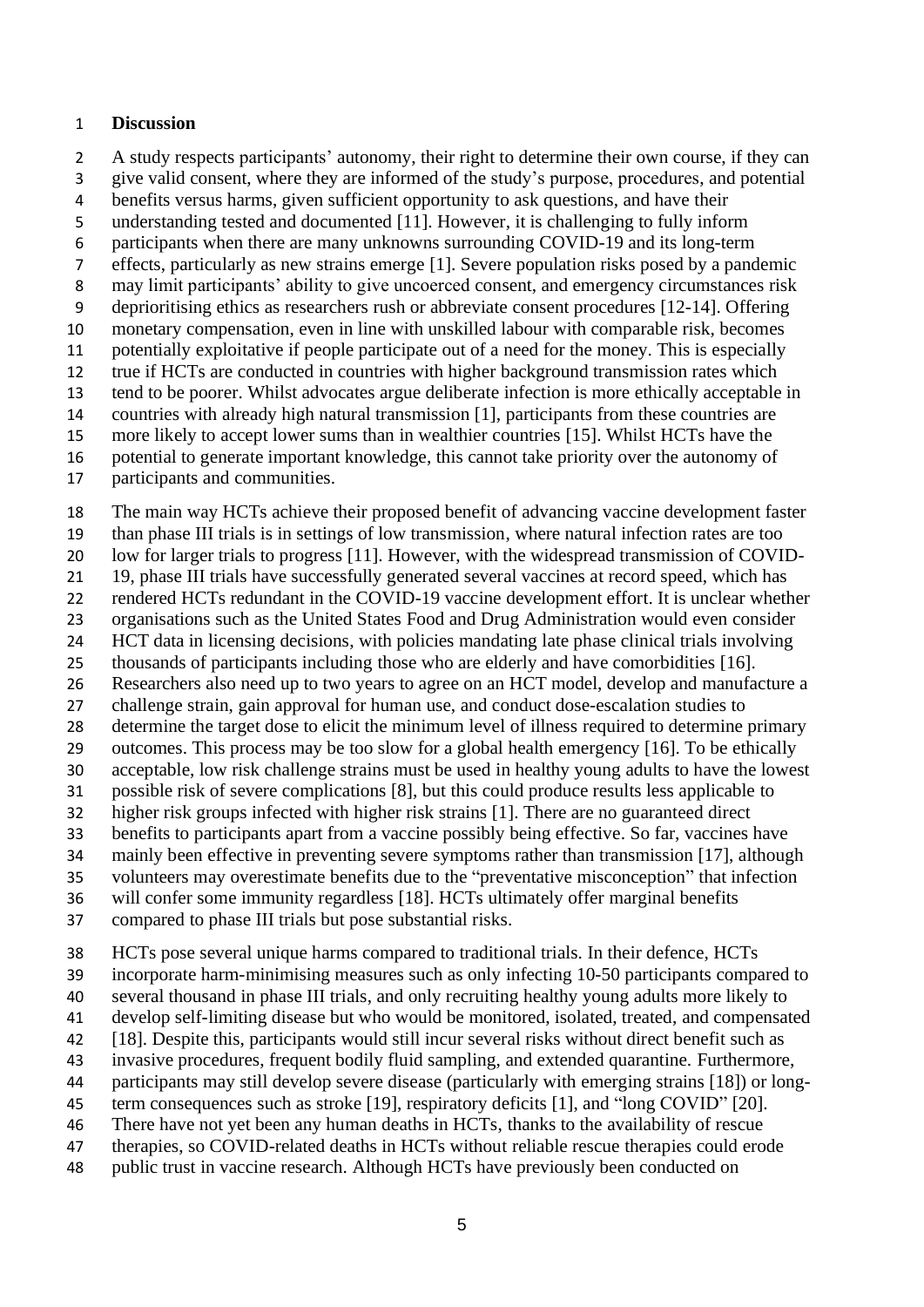influenza, which lacks rescue therapy, COVID-19 is 10 times as lethal [21]. Supporters have

- argued that healthy young adults should be able to consent to HCTs as they can for kidney
- donation, since COVID-19 infection carries the same mortality of 0.01% [13,22,23].
- However, a well-understood procedure which has been performed for decades with a high
- success rate is not readily comparable to deliberate infection with a poorly understood virus.
- HCTs are also unique in putting third parties at risk of unintentional transmission from
- participants, which could trigger man-made outbreaks [1]. Even if HCTs were conducted,
- larger trials would still be needed because adverse effects, such as cerebral venous sinus
- thrombosis and immune thrombocytopaenic purpura linked to the Vaxzevria (AstraZeneca,
- University of Oxford, UK) vaccine, may only emerge once thousands have been vaccinated
- [18]. HCTs offer limited social and scientific benefits despite substantial risks compared with
- alternative trial designs, and their benefits are further diminished by the time and resources
- required to mitigate their risks.
- Vaccination helps achieve justice by protecting whole populations from disease and reversing
- negative social and economic impacts. HCTs indeed have the potential to rapidly evaluate
- several hundred vaccines and weed out less promising candidates before investing in larger
- trials. However, HCTs are logistically difficult, time-consuming, and expensive to conduct
- ethically and justly. Years of planning is required to develop a challenge strain, address
- ethical concerns, then rigorously justify the need for HCTs in protocols, trial registers, and
- articles [16]. Extensive dialogue needs to occur between all stakeholders (for example,
- scientists, ethicists, prospective participants, community representatives, other countries) regarding design, standards for data collection and dissemination, community acceptance,
- and how results will affect future research, practice, vaccine licensure, and manufacturing [1].
- Shortcutting these procedures risks eroding public trust and fuelling hesitancy if vaccine
- development is considered too hasty [18]. Once approved, HCTs themselves would require
- enormous resources including suitable sites, trained staff, personal protective equipment,
- emergency medical services, regular staff testing, and purpose-built facilities to contain the
- virus in an enclosed environment with single negative pressure, filtered, externally vented rooms with separate wastewater systems. Countries with high background transmission
- where HCTs would be conducted tend to have strained health systems, so HCTs may divert
- scarce resources away from their pandemic response [24]. Furthermore, these communities
- may face higher transmission risk due to systemic injustices (for example, increased
- incarceration, overcrowding, limited access to medical care) [24], which HCTs could be seen
- as exploiting. Whilst HCTs are well-intentioned, the practical reality of conducting them may
- undermine the pursuit of justice in the COVID-19 pandemic.
-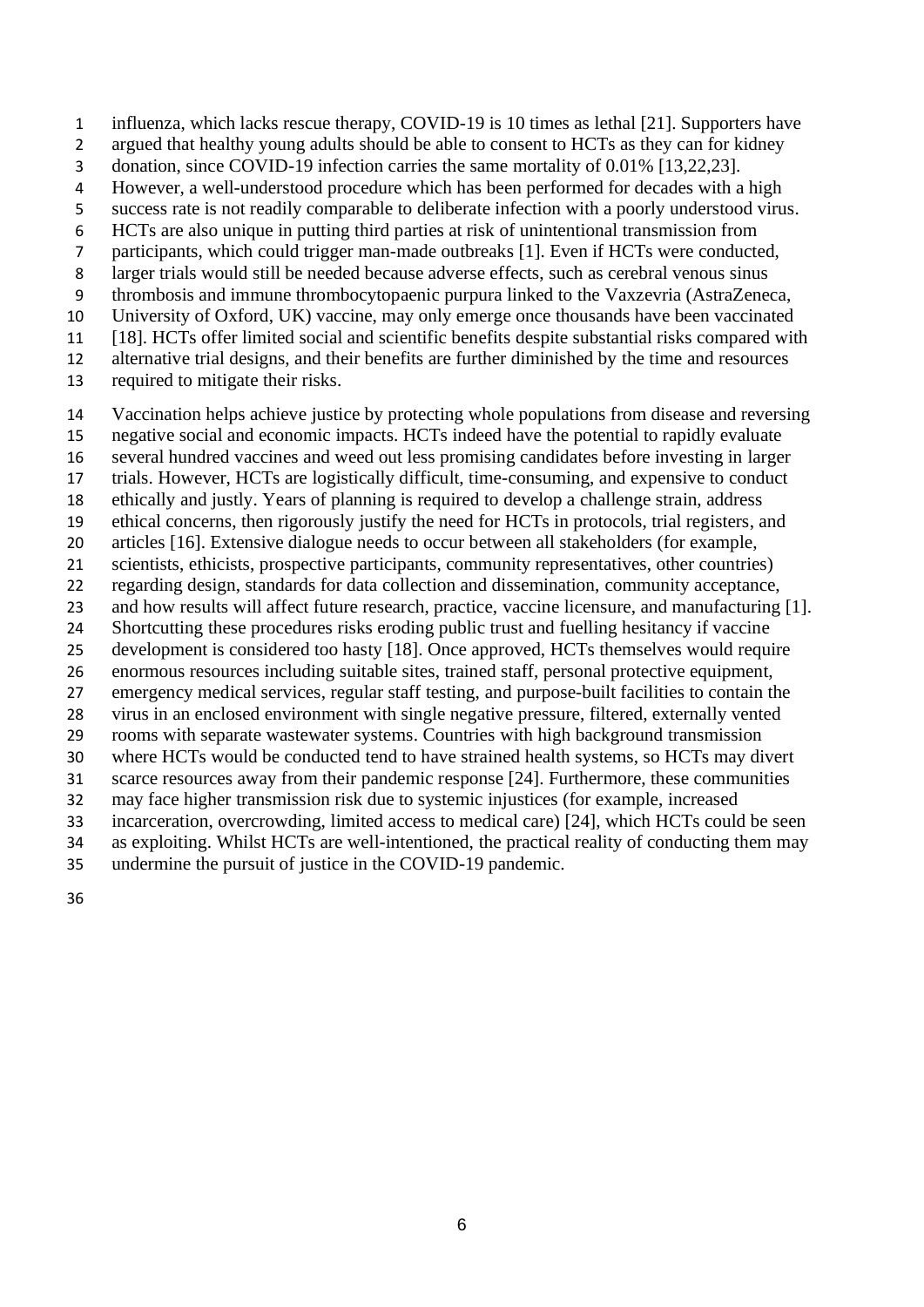### **Conclusion**

- COVID-19 is a global health emergency for which vaccines are a key part of the solution.
- Governments and communities have placed high urgency and expectations on vaccine
- development, perhaps with the erroneous belief that "anything is better than nothing", which
- risks deprioritising human safety and wellbeing in research [24]. HCTs are a way of
- evaluating vaccine safety and efficacy by deliberately infecting a small number of
- participants with a low-virulence challenge strain of SARS-CoV-2. Despite ongoing public
- interest in HCTs, they have a limited role to play in the COVID-19 pandemic considering
- traditional phase III trials have already generated several effective vaccines. Furthermore,
- when examined against the four principles underlying contemporary medical ethics –
- autonomy, beneficence, non-maleficence, and justice the ethical risks of HCTs would
- arguably outweigh their benefits for the COVID-19 pandemic. HCTs would not be
- impossible to conduct ethically, but the time it would take, considering that we already have
- several vaccines, means they have been left in the dust.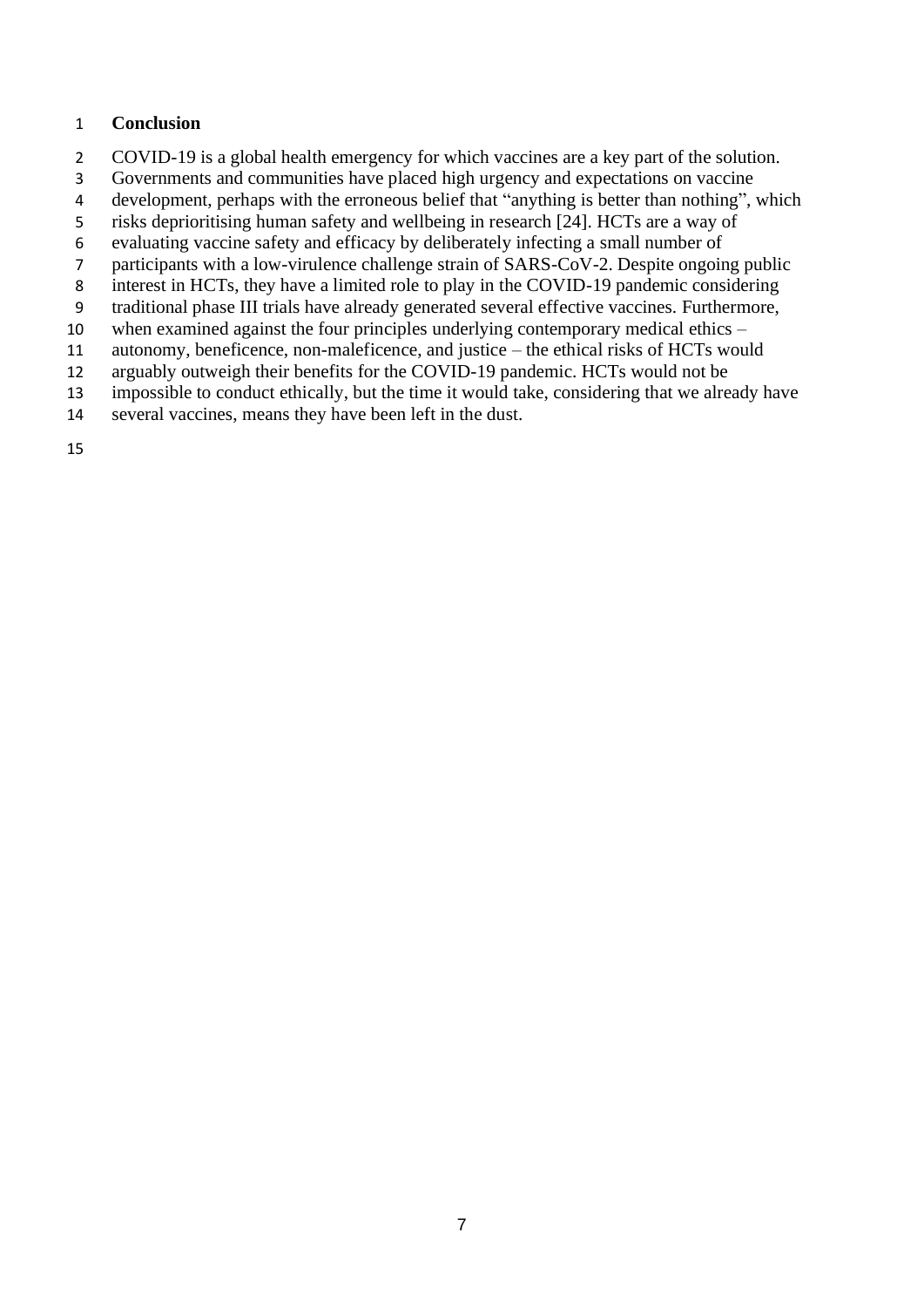## **References**

- [1] Jamrozik E, Selgelid MJ. COVID-19 human challenge studies: ethical issues. Lancet
- Infect Dis. 2020;20(8):e198-e203.
- [2] Eyal N, Lipsitch M, Smith PG. Human challenge studies to accelerate coronavirus
- vaccine licensure. J Infect Dis. 2020;221(11):1752-6.
- [3] Callow KA, Parry HF, Sergeant M, Tyrrell DAJ. The time course of the immune response
- to experimental coronavirus infection of man. Epidemiol Infect. 1990;105(2):435-46.
- [4] Higgins PG, Phillpotts RJ, Scott GM, Wallace J, Bernhardt LL, Tyrrell DA. Intranasal
- interferon as protection against experimental respiratory coronavirus infection in volunteers.
- Antimicrob Agents Chemother. 1983;24(5):713-5.
- [5] 1Daysooner. COVID-19 human challenge trials. [Internet]. 2020. Available from:
- https://1daysooner.org.
- [6] hVIVO Services Limited. UK COVID Challenge United Kingdom: hVIVO Services
- Limited. [Internet]. 2020. Available from: https://ukcovidchallenge.com/covid-19-volunteer-trials/.
- [7] Beauchamp TL, Childress JF. Principles of biomedical ethics. 6th ed. NY: Oxford
- University Press; 2009.
- [8] World Health Organization. Key criteria for the ethical acceptability of COVID-19 human
- challenge studies. [Internet]. 2020. Available from:
- https://www.who.int/ethics/publications/key-criteria-ethical-acceptability-of-covid-19-
- humanchallenge/en/.
- [9] Sinnott-Armstrong W. Consequentialism. In: Edward N. Zalta, editors. The Stanford
- Encyclopedia of Philosophy. Summer 2019 ed. Stanford (CA): Stanford University; 2019.
- [10] Kant I. Groundwork of the metaphysics of morals: a German-English edition.
- Cambridge (UK): Cambridge University Press; 2012.
- [11] Bambery B, Selgelid M, Weijer C, Savulescu J, Pollard AJ. Ethical criteria for human
- challenge studies in infectious diseases. Public health ethics. 2016;9(1):92-103.
- [12] Singer P, Chappell R. Pandemic ethics: the case for experiments on human volunteers.
- DC: Washington Post. 2020.
- [13] Chappell RY, Singer P. Pandemic ethics: the case for risky research. Res. Ethics.
- 2020;16(3-4):1-8.
- [14] Smith M, Emanuel E, Thomé B, Upshur R. Ethical conditions for accelerating COVID-
- 19 vaccine research [version 1; peer review: 1 approved, 1 approved with reservations].
- Wellcome Open Res. 2020;5(249).
- [15] Lamkin M, Elliott C. Avoiding exploitation in phase I clinical trials: more than (un)just
- compensation. J Law Med Ethics. 2018;46(1):52-63.
- [16] Deming ME, Michael NL, Robb M, Cohen MS, Neuzil KM. Accelerating development
- of SARS-CoV-2 vaccines the role for controlled human infection models. N Engl J Med.
- 2020;383(10):e63-e.
- [17] Brown CM, Vostok J, Johnson H, Burns M, Gharpure R, Sami S, et al. Outbreak of
- SARS-CoV-2 infections, including COVID-19 vaccine breakthrough infections, associated
- with large public gatherings Barnstable County, Massachusetts, July 2021. MMWR Morb
- Mortal Wkly Rep. 2021;70(31):1059-62.
- [18] Kahn JP, Henry LM, Mastroianni AC, Chen WH, Macklin R. For now, it's unethical to
- use human challenge studies for SARS-CoV-2 vaccine development. Proc Natl Acad Sci U S
- A. 2020;117(46):28538-42.
- [19] Fifi JT, Mocco J. COVID-19 related stroke in young individuals.Lancet Neurol.
- 2020;19(9):713-5.